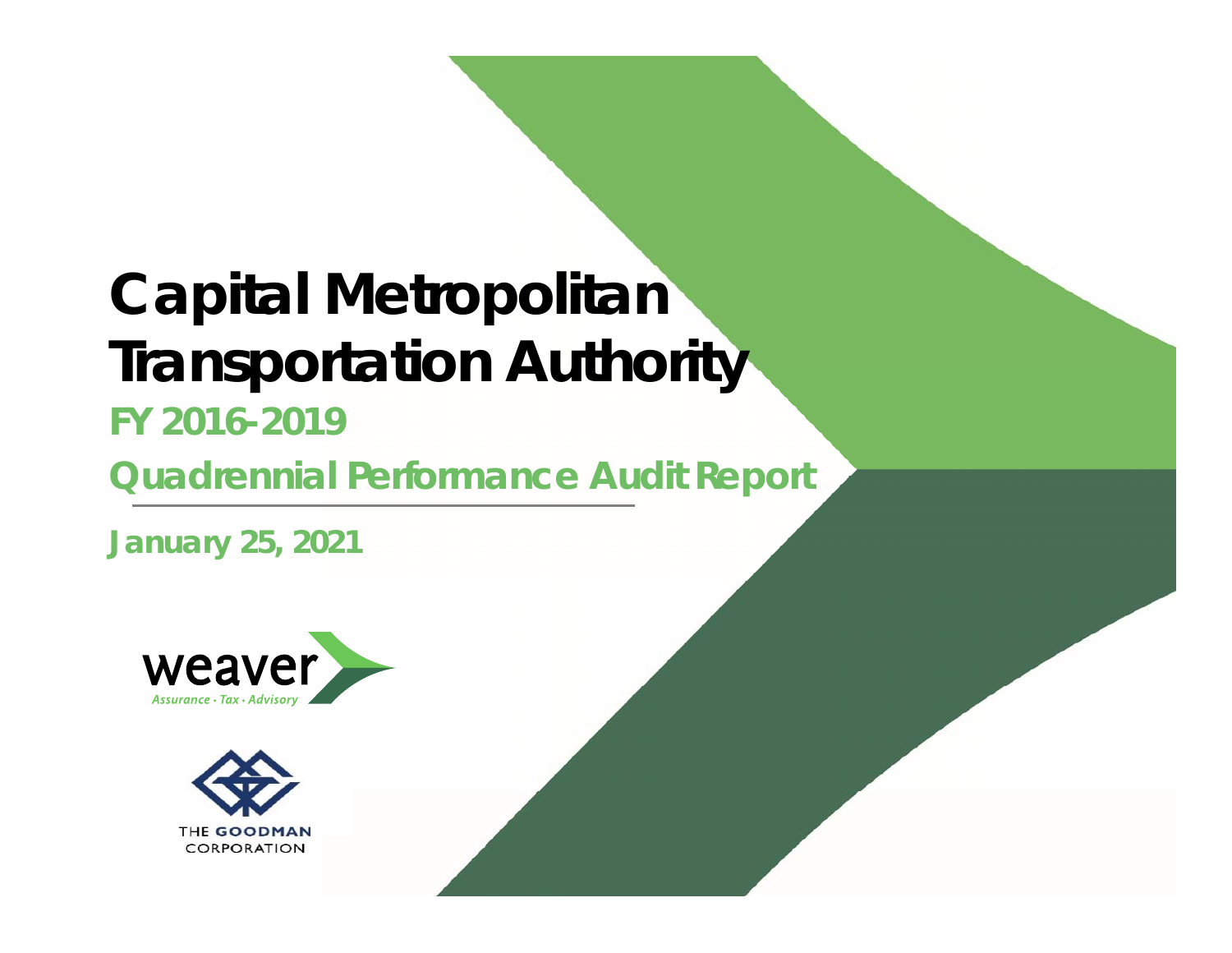### **Performance Audit Scope and Objectives**



- Г ■ Pursuant to §451.454 of the Texas Transportation Code, a quadrennial performance audit was performed for CapMetro.
- $\overline{\phantom{a}}$  The purpose of the performance audit is to provide evaluative information necessary for state and local oversight and to provide information to CapMetro for improving efficiency and effectiveness of operations.
- п The performance audit assessed the following required tasks:
	- Administration and Management of the Authority **(Task 1)**
	- ▶ Compliance with applicable state laws from Chapter 451 of the Texas Transportation Code and other applicable state laws **(Task 2)**
	- Collection and compilation of base statistics and measurements of specified state-mandated performance indicators **(Task 3)**
- þ. **Scope Period:**
	- $\bullet$  FY 2016 – FY 2019
		- o October 1, 2015 through September 30, 2019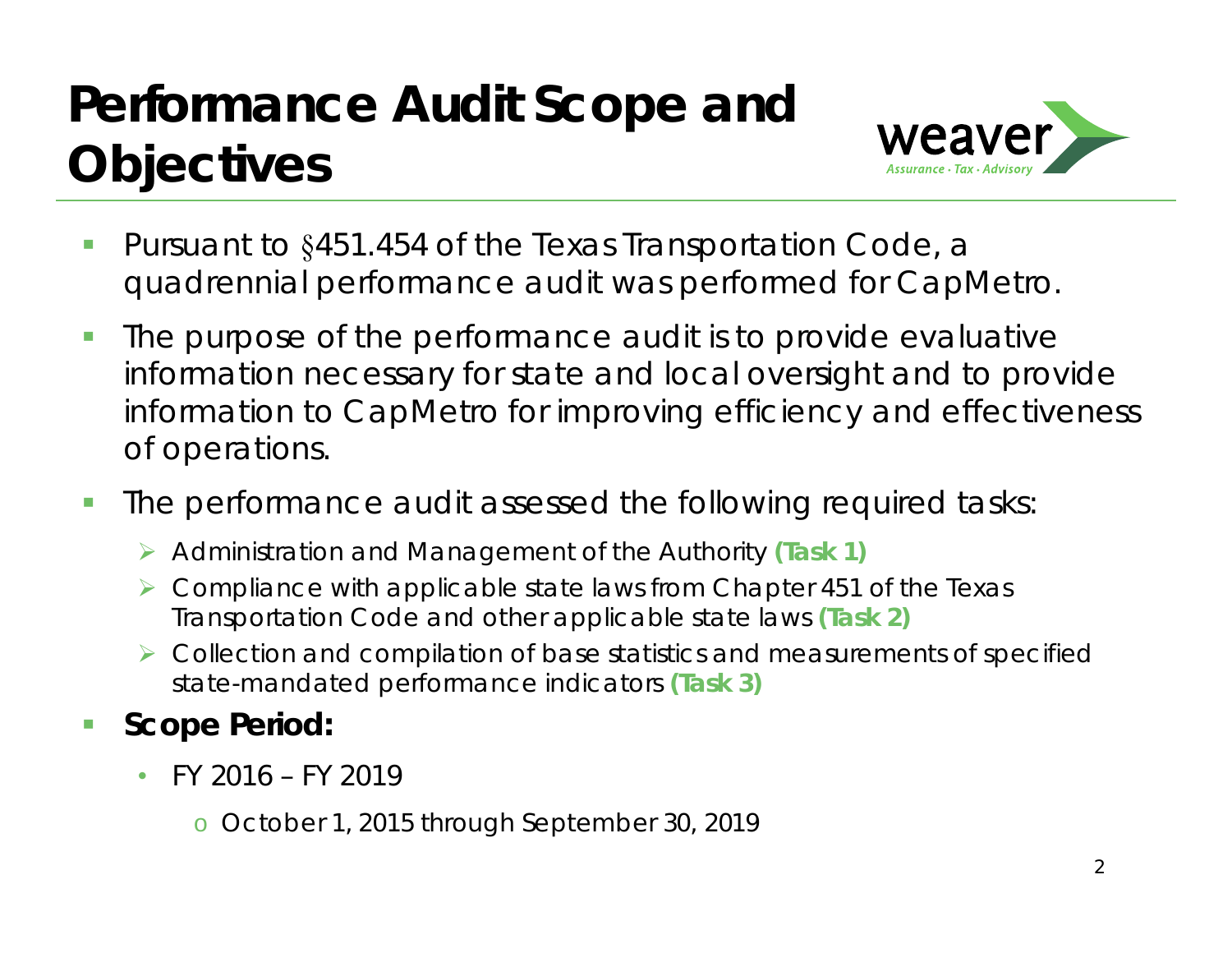# **Summary of Results**



- **Task 1:** Administration and Management of the Authority
	- No instances of non-compliance identified
	- Two Recommendations for Management to enhance internal controls, processes, and efficiencies
- **Task 2: Chapter 451 Statutory Compliance Review** 
	- No instances of non-compliance identified
	- Four Recommendations for Management to enhance internal controls, processes, and efficiencies
- $\mathcal{L}_{\mathcal{A}}$ **Task 3: Performance Indicator Review** 
	- No instances of non-compliance identified
	- Two Recommendations for Management to enhance internal controls, processes, and efficiencies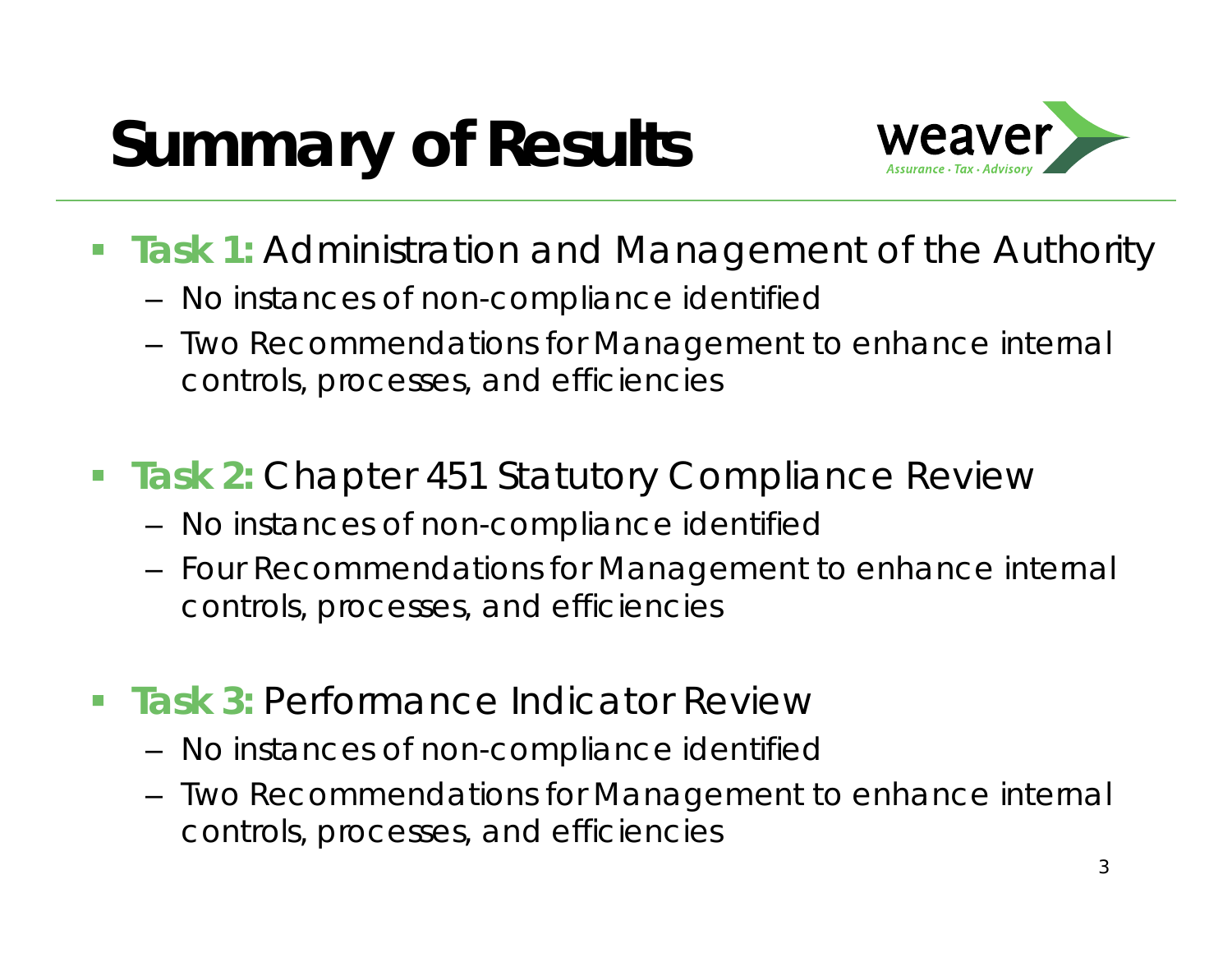# **Summary of Results**



- $\mathcal{C}$  The Quadrennial Performance Audit **did not** identify areas of **noncompliance** with Chapter 451 of the Texas Transportation Code, nor <sup>a</sup>**lack** of effective controls and oversight, nor where performance **did not meet** established expectations
- $\mathbb{R}^n$  However, eight **Recommendations for Management** were identified and provided to management for consideration. Management responses to address these recommendations are **not** required.

### **Finding vs Recommendation for Management**

**Finding:** The Quadrennial Performance Audit areas Identified are considered to be exceptions in which compliance with Chapter 451 is not met, where there are lack of effective controls and oversight, or where performance is not meeting established expectations.

**Recommendation for Management:** The Quadrennial Performance Audit areas Identified are considered to be enhancements to internal controls, processes, procedures, efficiency and effectiveness of operations or improvements to the management of the Authority.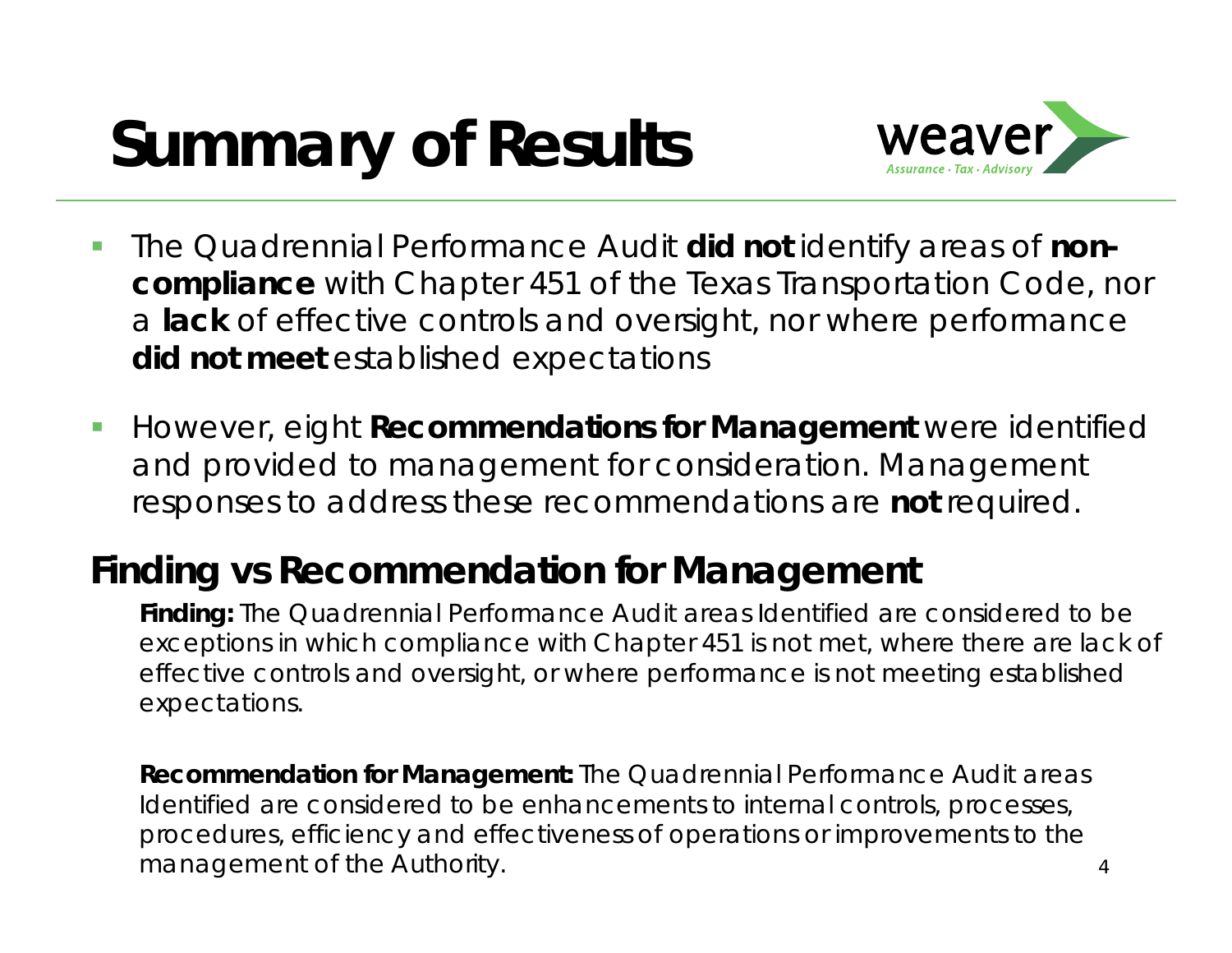## **Task 1 – Administration and Management of the Authority**



#### **Purpose:**

Ш To asses CapMetro's administration and management of the authority's departments.

#### **Procedures:**

- П Utilizing a **priority-based approach**, we identified with management the areas with **a high reliance on third party** service providers, highly **complex operations**, <sup>a</sup> **significant impact** on reputation or significant impact on meeting the authority's goals and objectives. The following departments were selected:
	- Bus Contract Operations (BCO)
	- ◆ Demand Response Oversight (DRO)
	- ◆ Operations and Maintenance Oversight (OMO)
	- Paratransit Administration (PA)
	- ◆ Paratransit Eligibility (PE)
	- Paratransit Reservations and Control Center (PRCC)
	- **◆ Rail Commuter Operations (RCO)**
	- ◆ Rail Freight Management (RFO)
- $\mathcal{C}$  For each selected Department we performed the following:
	- Reviewed staffing levels and the administrative organization of each of the selected departments
	- $\triangleright$  Reviewed department functionality
	- ▶ Reviewed cost elements of each department 5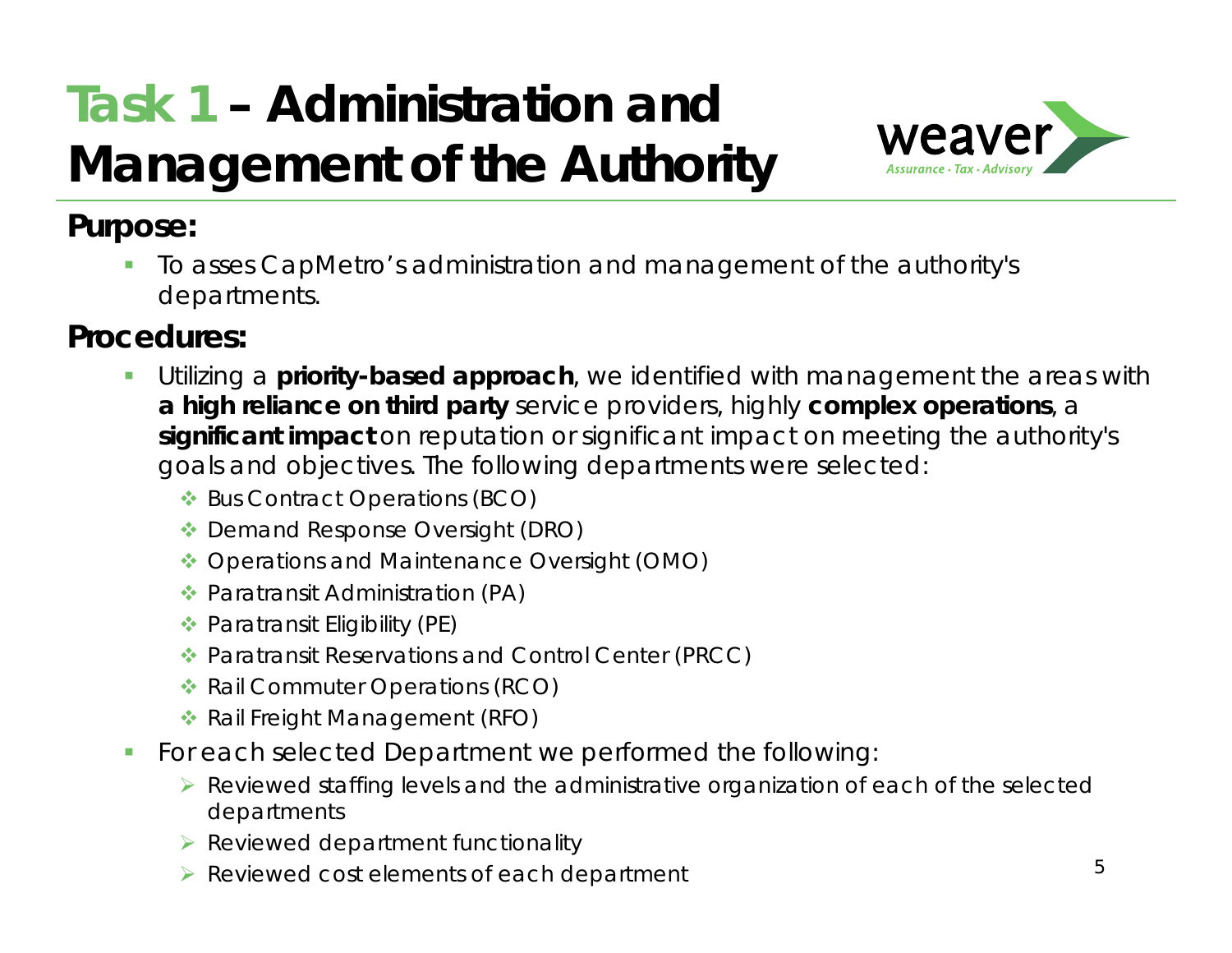## **Task 1 – Administration and Management of the Authority**



#### **Results:**

- CapMetro have **adequate** personnel across the selected departments and **maintained** <sup>a</sup> stable level of personnel to achieve the department's mission, goals and functions
- Employees have **adequate** credential and qualifications to perform their assigned duties
- $\checkmark$  Department's maintained **effective** budget monitoring processes through **collaborative** efforts across the authority which resulted in aligned costs and cost elements.

#### **Recommendations for Management:**

- **1. Contract Management System**
	- - **Implementation** of <sup>a</sup> Contract Management System to **uniformly monitor** and **manage** performance and financial status
- **2. Credential and Qualification Tracking of Staff within Operations and Maintenance Oversight**
	- **Perform** <sup>a</sup> **review** of credential and qualifications of OMO staff and **ensure** files are **reflective** of experience gained through on-the-job training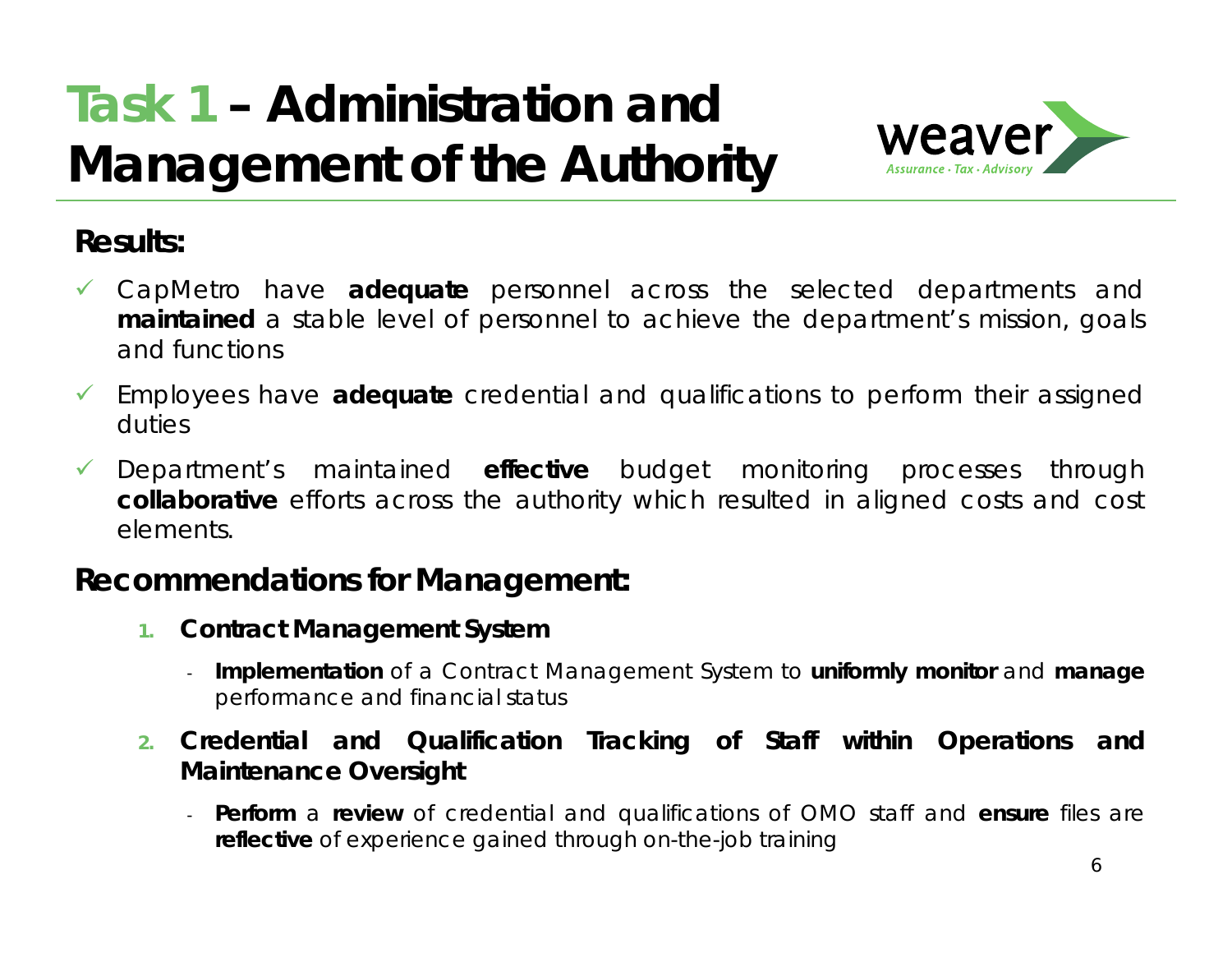### **Task 2 – Chapter 451 Compliance Review**

#### **Purpose:**

- $\overline{\phantom{a}}$  To validate CapMetro's compliance with Chapter 451 of the Texas Transportation Code and all other applicable state laws, including:
	- –Texas Local Government Code
	- –Texas Property Code
	- –Texas Health and Safety Code
	- –Texas Penal Code
	- Relevant legislation as adopted by the 85th and 86th Texas Legislatures

#### **Procedures:**

- $\mathcal{C}$  Identified and cataloged **194** unique compliance requirements and applicable updates to Texas Legislation
- $\mathcal{C}$  Performed interviews with process owners and validated applicability of each compliance requirement
- $\overline{\phantom{a}}$  Reviewed relevant website content, data, and documents to validate the authority's compliance with each requirement.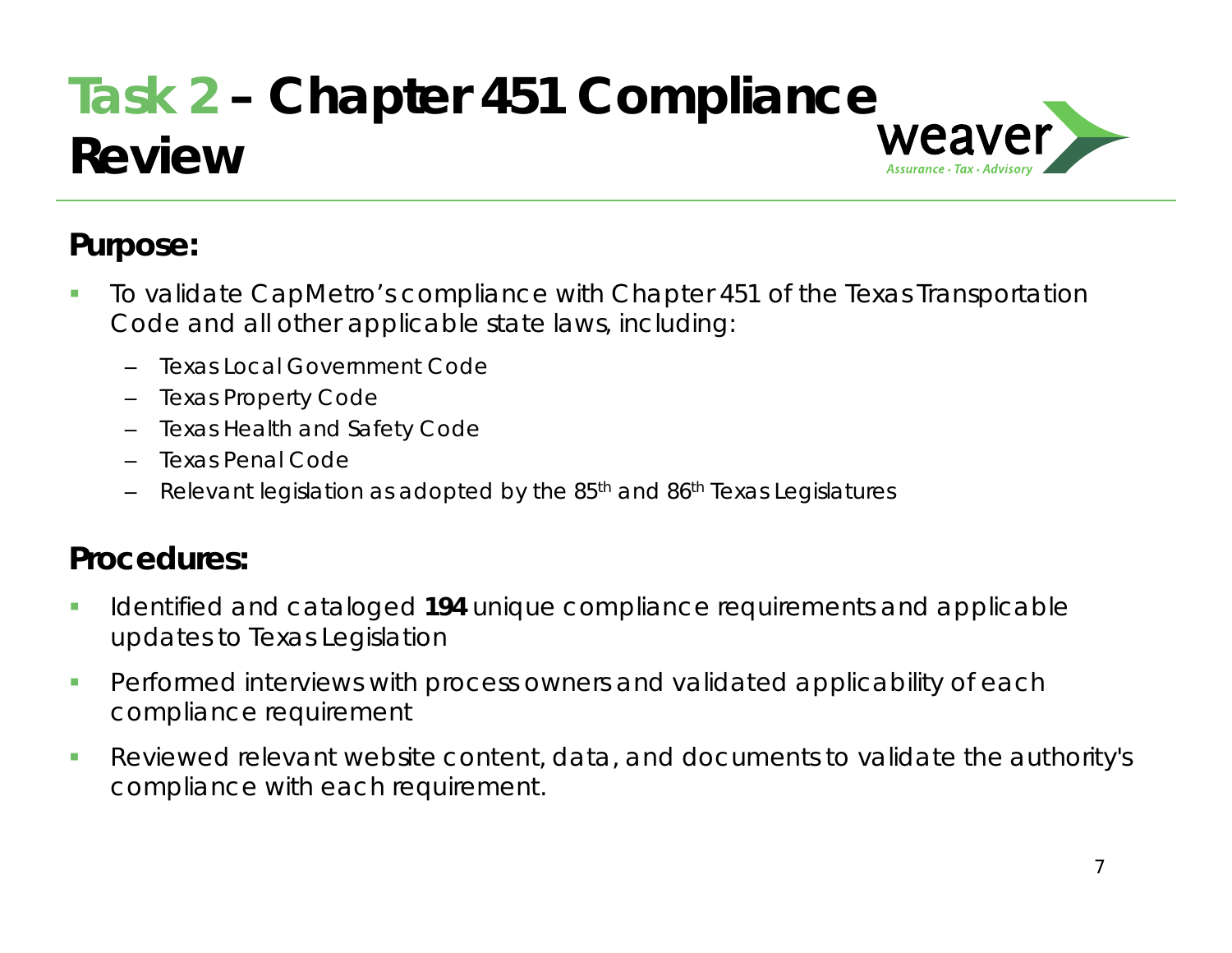### **Task 2 – Chapter 451 Compliance Review**Assurance . Tax .

#### **Results:**

- $\checkmark$  CapMetro **achieved compliance** with all of the 194 applicable Texas state laws as prescribed by Chapter 451 of the Texas Transportation Code.
- $\checkmark$  **Validated** that CapMetro **implemented** all statutory recommendations from the Sunset Review, as stated by the State Auditor's Office as issued in the report dated November 5, 2015.

#### **Recommendations for Management:**

#### **1. Board Meeting Quorum**

- CapMetro **communicate** that the quorum has convened within the meeting minutes **before** <sup>a</sup> closed meeting begins in accordance with the statute.

#### **2.Dispositions and Destruction Central Tracker**

- **Develop** and **maintain** a central tracker compiling lists of dispositions and destruction of documents.

#### **3.Training Requirement**

- **Update** the record retention procedures to include **maintaining** a file with the relevant fare enforcement trainings documentation to strengthen its compliance with the statute.

#### **4. Quadrennial Report Delivery**

**Implement** a retention of receipts, or proof or submission, for the delivery of the quadrennial  $\frac{8}{3}$ reports to the applicable recipients in accordance with the statute.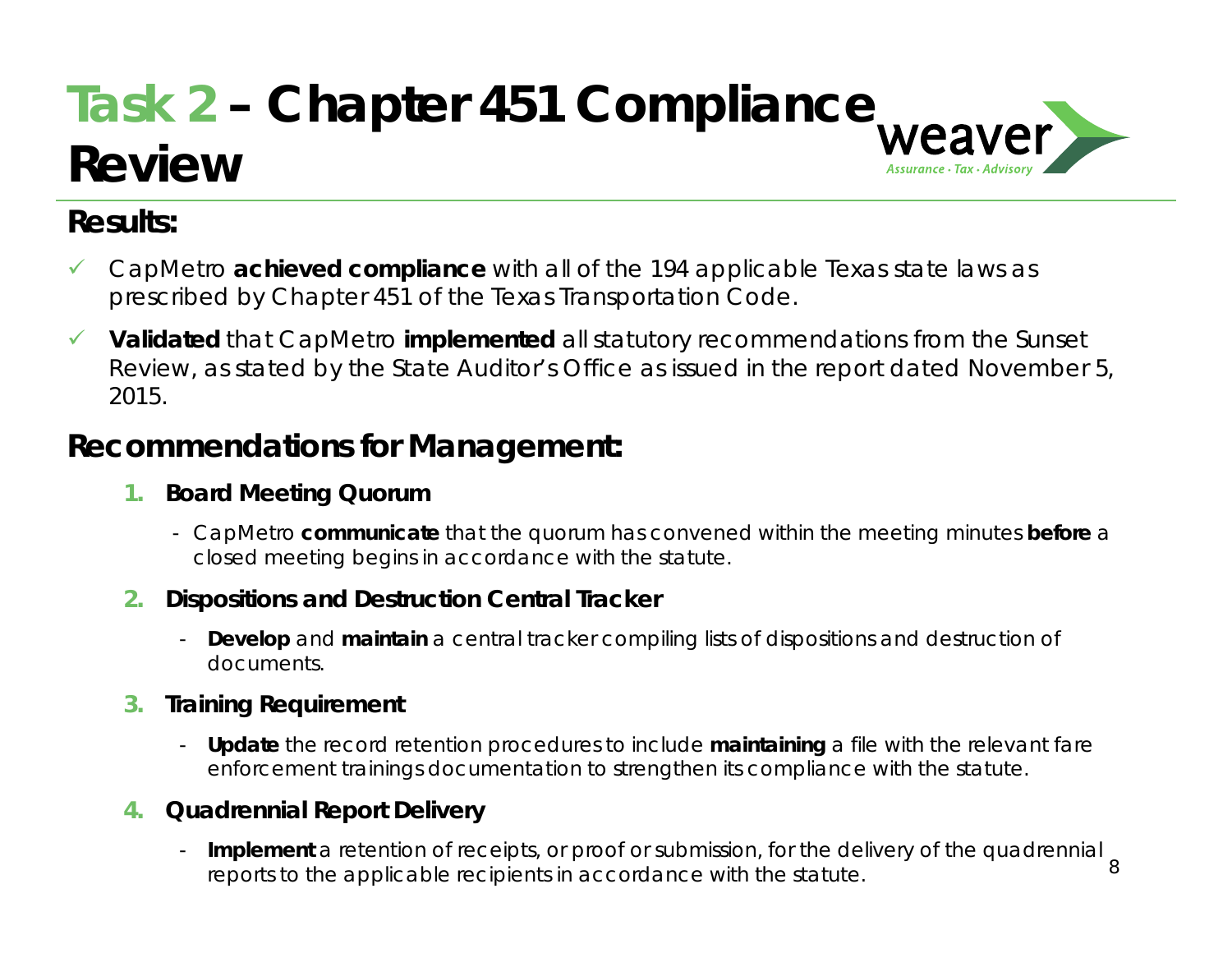## **Task 3 - Performance Indicator Review**



#### **Purpose:**

▁ To examine CapMetro's achievement of the **nine** key performance indicators in accordance with Texas Transportation Code 451.454 statutory requirements.

#### **Procedures:**

- T, Collected, validated, and assessed performance indicator data from the National Transit Database and/or CapMetro along with an assessment of the trends over the four year scope period, which included:
	- $\frac{1}{2}$ Operating Cost per passenger, per revenue miles, and per revenue hour
	- Sales and Use tax receipts per passenger
	- ❖ Fare recovery rate
	- ◆ Average vehicle occupancy
	- On-time performance
	- Number of accident per 100,000 miles
	- $\mathcal{L}(\mathbf{r})$ Number of miles between mechanical road calls
- $\blacksquare$  Identified and considered the impact of organizational changes and events during the period, such as CapRemap and the entering into <sup>a</sup> single service contract for bus operations.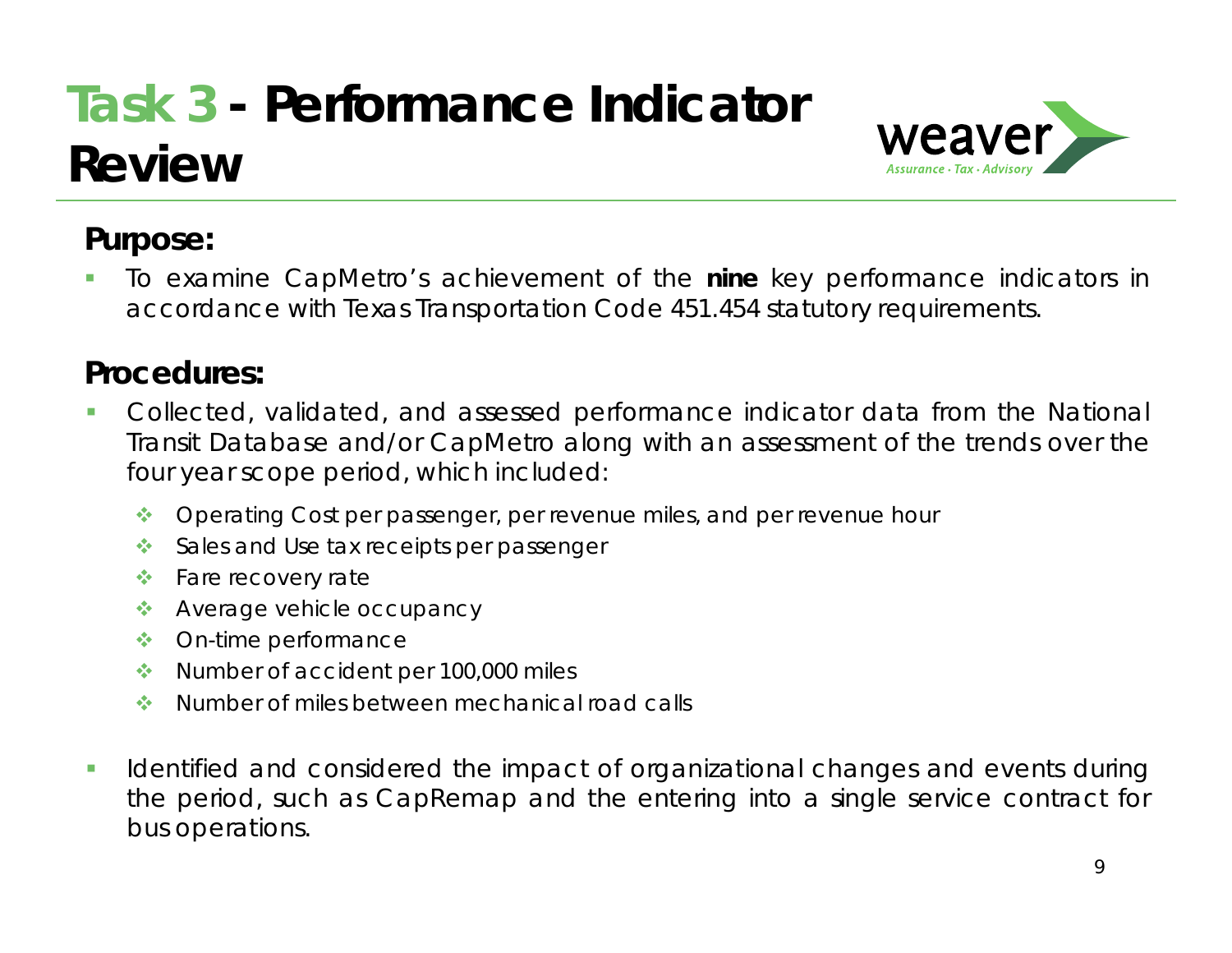## **Task 3 - Performance Indicator Review**



#### **Results:**

- $\checkmark$  **Service Reliability: Improved** On-Time Performance, **lower** accident rates, and **fewer** mechanical road calls **improved** service reliability
- $\checkmark$  **Internal Cost and Service Efficiency Measures:** Cost of delivering an hour or mile of service **remained** relatively **flat**.
- $\checkmark$ **Cost Effectiveness:** Performance **declined** across cost per passenger trip, fare recovery, and average vehicle occupancy due to <sup>a</sup> **decline in ridership** prior to the implementation of CapRemap in 2018. Following the implementation of CapRemap, the **trends** were **reversed** and **increases** in ridership occurred between FY 2018 and FY 2019.

#### **Recommendations for Management**

- **1. Increase of Fares**
	- To **improve** fare recovery rates, continued **coordination** between management and the Board of Directors should be performed annually to **review** and **evaluate** the fare policy, pricing model, and fare practices.
- **2. Documentation of Data Reporting and Validation Process**
	- - **Formalize** the process for **maintaining** documentation and the storage of data reporting and **validation** within the Demand Response Oversight Department.